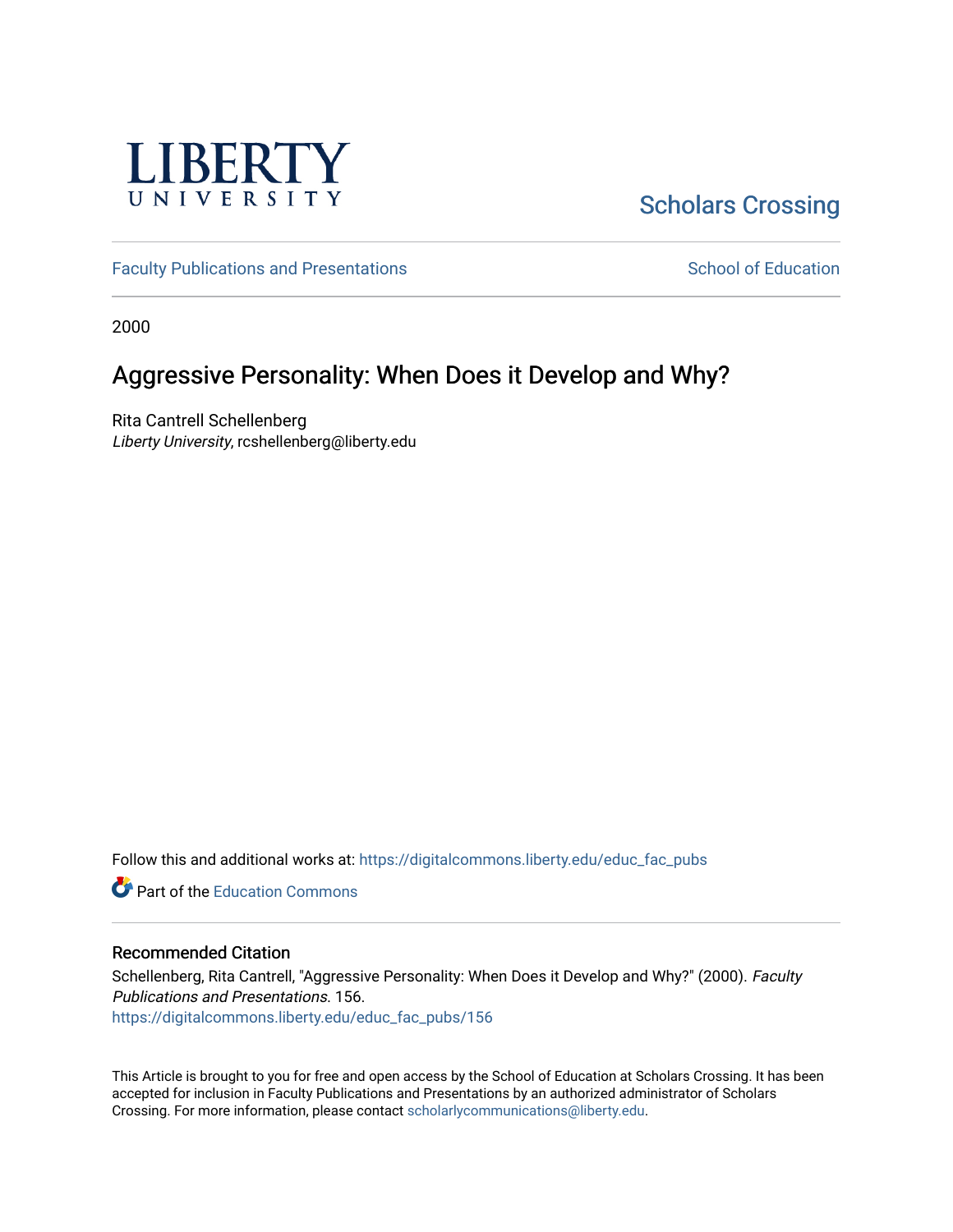# Aggressive Personality: When Does It Develop and Why?

# Rita Cantrell Schellenberg

*In this review, three primary agents of social learning (parentchild interaction, peer interaction and television) are examined in relation to the deVelopment of aggressive personality during the formative years (infancy, early childhood, middle childhood, and adolescence). Research has revealed all three agents as influential in the development of aggression, with the majority of research emphasizing middle childhood as a critical period for peer relationships. This paper suggests that the success or failure of peer relationships during middle childhood is a direct reflection of the social learning that took place during parentinfant and early childhood interactions. Hence, each stage, infancy through adolescence, is a developmental building block which must be equally strong to support subsequent stages.* 

society or part of a group. Many mental health professionals, counselors, results of 16 studies which found aggression to be a highly stable personality<br>never bologists and sociologists have come to realize that both are e psychologists and sociologists have come to realize that both are equally (1995), one should strive to see the uniqueness of individuals, but not without also  $\frac{1}{4}$  situational behavior position in the personality field. Extensive longitudinal considering their group relations. In fact, many researchers have begun to realize research on personality development from birth to adulthood conducted at Fels that individual differences develop from the way in which a person conforms to Research Institute, also found aggression to be highly stable into adulthood, once social norms, hence, one aspect of the process of personality development is internalized during childhood or adolescence (Moss & Susman, 1980). This review

This author takes an interdisciplinary approach to the issue of aggressive personality development by integrating the two sciences of sociology and  $\&$  Susman, 1980). psychology, person and environment. Furthermore, this paper consists of research based on the social learning of aggression, emphasizing behavior, environment, and

### *67 Aggressive personality 68*

, cognition. It is not this author's intent to imply that social learning theory can account for the development of all types of personality characteristics. It is, however, this author's intent to demonstrate, through relevant literature and research, that social learning theory offers the most probable explanation for the development of aggressive personality and to underscore the powerful effects of environmental influences on behavior.

## SOCIAL LEARNING, PERSONALITY, AND AGGRESSION

Social learning occurs through social interaction, allowing an individual to internalize the norms, roles, and values of a particular society. Primary agents for the social learning of aggressive personality examined in this review are parentchild interaction, peer interaction and school, and television. For the purpose of this review, schools will be referenced only in so far as serving as optimal media for peer socialization.

Definitions of personality vary depending upon theoretical perspective. Understanding the nature of personality from a social learning perspective is vital. For the purpose of this review, personality will be considered a distinctive style of behavior, thought, and emotional responses characteristic of an individual's adaption to surrounding circumstances learned through the norms, values, and standards of society (Wortman, Loftus & Marshall, 1985).

Just as there are controversial views on the meaning of personality, there are also controversial views on the stability of personality across the life span. Alwin (1993) contends that personality, by its nature, is malleable early in life and grows increasingly persistent or rigid with age. McCrae (1993) conducted Over the years psychology has focused on personality development of the longitudinal research dedicated to the study of the stability of personality and found unique individual and sociology has focused on the individual as a member of that personality does not change much in adulthood. Olweus (1979) examined the responsible in the process of personality development. As pointed out by Harris aggressive behavior to be much greater than has been maintained by proponents of dependent upon the other, seemingly built upon a paradox (Damon, 1983; 'will focus on the social learning of aggression during the formative years of Hurrelmann, 1988). This integration has become the Zeitgeist of the later half of infancy through adolescence. Physical fighting among preschoolers, verbal insults this century, and the focus for community counselors. among school-aged children, social rejection among children and teens, and nuthless business dealing among adults might all be defined as aggression (Moss

# PROBLEM AND PURPOSE

The United States has a higher rate of violent crime, with homicides rates between 4 and 73 times higher, than any other industrialized country in the world THE VIRGINIA COUNSELORS JOURNAL, Vol. 26, June 2000, pages 67-76

Rita Cantrell Schellenberg, M.Ed., is a school counselor at North Shores Elementary School in Suffolk, VA. Please use the following phone number to contact the author: 757-925-5566. THE VIRGINIA COUNSELORS JOURNAL, Vol. 26, June 2000, pages 67-76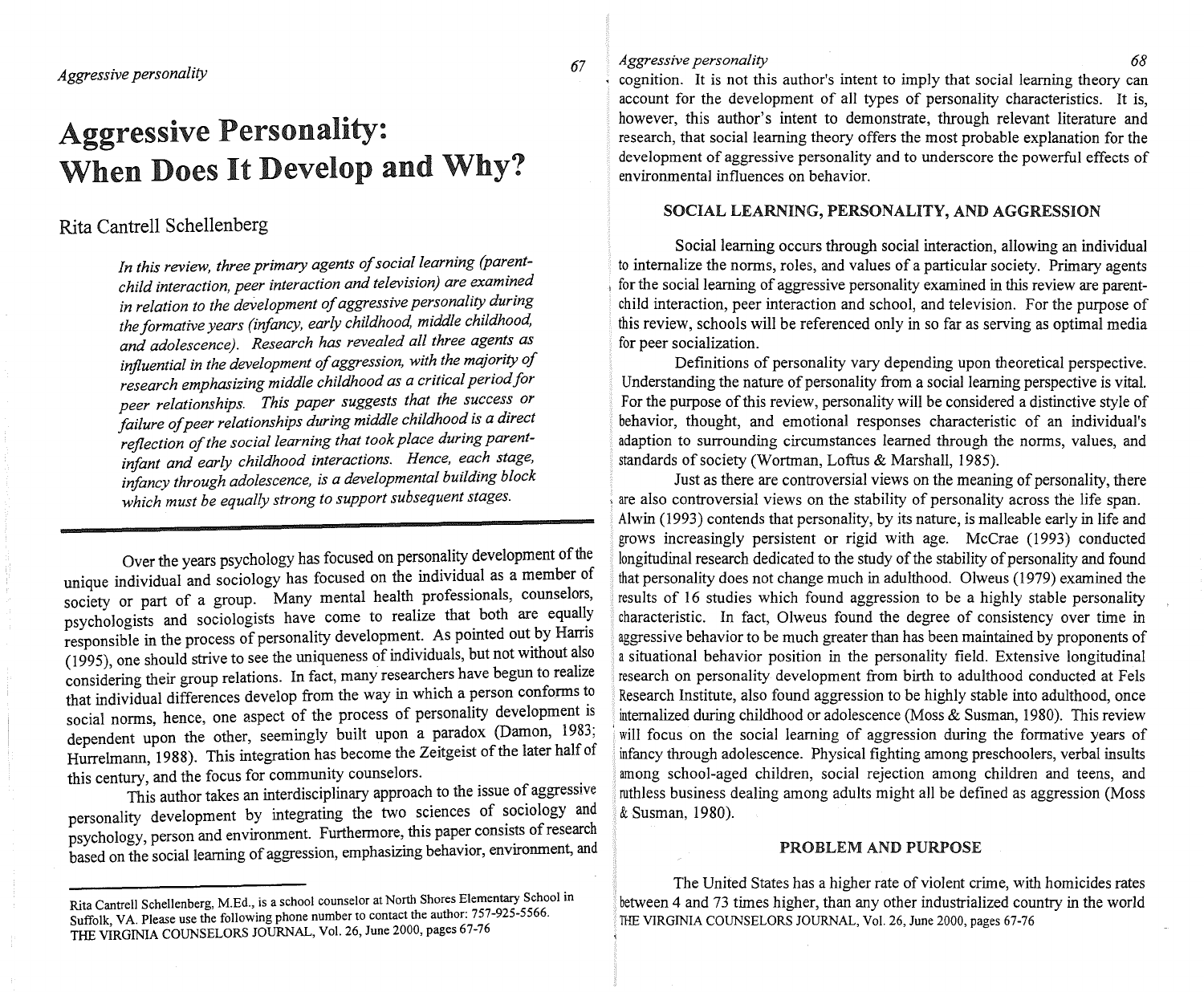(Kendall & Hammen, 1998). Our society is at risk of becoming one of ruthlessness, violence and chaos. Pressing social issues, such as family violence, violence in the schools and on the streets, drug abuse, suicide, and a growing lower-class, indicate a need for timely empirical research and administrative policy in order to contain the antisocial behavior that is "running amuk" in our communities (Hoffman, 1996; Kaufman, Chen, Choy, Chandler, Chapman, Rand & Ringel, 1998; Kendall & Hammen, 1998; Theilheimer, 1992). There is a need to attack the root of the problem. Focus should be on prevention during the formative years, instead of treatment in adulthood. Too often clinicians and counselors focus on symptoms rather than causes, which offers only short tenn value. This author's purpose is three-fold: a) to identify parent-child, peer interactions, and television as primary agents responsible for the development of aggressive personality during the formative years (infancy through adolescence), b) to underscore parent-child interactions during infancy and early chIldhood as predictive of the success or failure of a child's future social interactions with peers, and c) to stress the need for prevention, outreach, and counseling emphasizing the formative years.

# THEORETICAL VIEWS AND EMPIRICAL FINDINGS

#### *Parent-Child Interaction*

Research conducted by Harris (1995) concluded that parental behaviors have no effect on personality characteristics their children will have as adults, due to the overwhelming influence of peer interaction. In contrast, research conducted by Coie, Lochman, Terry, and Hyman (1992) revealed that the characteristics of a child will determine the outcome of peer interactions. In agreement, this author firmly believes that the acceptance or rejection of a child by peers will be due, at least in part, to the personality characteristics the child has learned through their interactions with parents during infancy and early childhood. For example, If the child is withdrawn, overly shy, or aggressive, other children will reject or ignore the child. In tum, the child acts increasingly more aggressive toward peers, creating a seemingly inescapable cycle. In fact, research indicates that aggression and its related characteristics of impulsiveness and disruptiveness underlie a child's being rejected about half the time, and approximately 10 to 20 percent of rejected children are withdrawn or shy (Santrock, 1995).

The importance of early parent-child interactions cannot be overemphasized. Behaviors that are learned in infancy and early childhood are among the frrst aspects of personality to be carried into middle chlldhood, then mto adolescence, and fmally adulthood. Adult personality characteristics have been traced back to early parent-child interactions (Austin, 1991; MacDonald, 1988). Hence, while a large amount of research considers middle childhood peerinteractions to be the most powerful predictor of aggressive personality, one cannot be considered without the other. One form of parent-child interaction occurs as

THE VIRGINIA COUNSELORS JOURNAL, Vol. 26, June 2000, pages 67-76

## *Aggressive personality 70*

children observe and imitate their parents who serve as role models. It has been found that children raised in homes where physical discipline is emphasized become aggressive (Singer, Singer & Rapaczynski, 1984), and, as adults, often treat their own children in the same fashion. These children will in tum develop aggressive personalities. In other words, aggressive behavior breeds aggressive behavior.

"Contact comfort" is an important form of parent-child interaction which is essential to prosocial personality development. Child psychologists have demonstrated that this type of interaction (i.e., cuddling, embracing) aids in the proper social development of the child. A child furnished with such warmth develops a sense of security, greater tolerance to frustration, and emotional maturity (Lundin, 1974). As the infant matures into early childhood, physical contact continues to be an important aspect of personality development. There are associations between the amount of physical play between parents and their preschool children, and the social competence of children with their peers. Research has indicated that children who received ample physical play (tickling, chasing, wrestling) with their parents exhibited self-control and emotional security while neglected and rejected children became over stimulated more easily, and exhibited less emotional control and higher levels of aggression (MacDonald, 1988).

Recent research revealed that infant responses to brief separations from the parent varied depending upon security of attachment between parent and infant. , Infants with a secure attachment sought comfort from the parent upon her return, while infants with an insecure attachment became angry upon the parent's return (Oatley & Jenkins, 1992). Disorganized, disorientated attachment is among the strongest predictors of deviant levels of hostile peer relations (Lyons-Ruth, Alpern & Repacholi, 1993). Youngblade and Belsky (1992), using a longitudinal study, found that positive and secure parent-child relationships were associated with children's positive friendships while negative parent-child relationships were associated with negative friendships. Additional studies exploring the connection between attachment and peer-related interactions in children from preschool age to  $5<sup>th</sup>$  grade, found that those with secure attachments to parents had more positive peer feelings than did the insecure children.

In addition to parent-infant and parent-child interactions, parentadolescent interactions have been found to be directly related to later aggressive personality development (Montemayer, Adams & Gullotta, 1990). Thus, parents should be supportive, emphasize autonomy, maintain stable disciplinary practices, and practice democratic decision making in the home (Santrock, 1995). Parents must be willing to accept that the child is maturing, and as such, communication and disciplinary patterns should reflect the maturity of the young adult. This type of behavior and communication will maintain the social and emotional bonds between parent and adolescent (Montemayor, Adams & Gullotta, 1990), decreasing the likelihood of problematic interactions.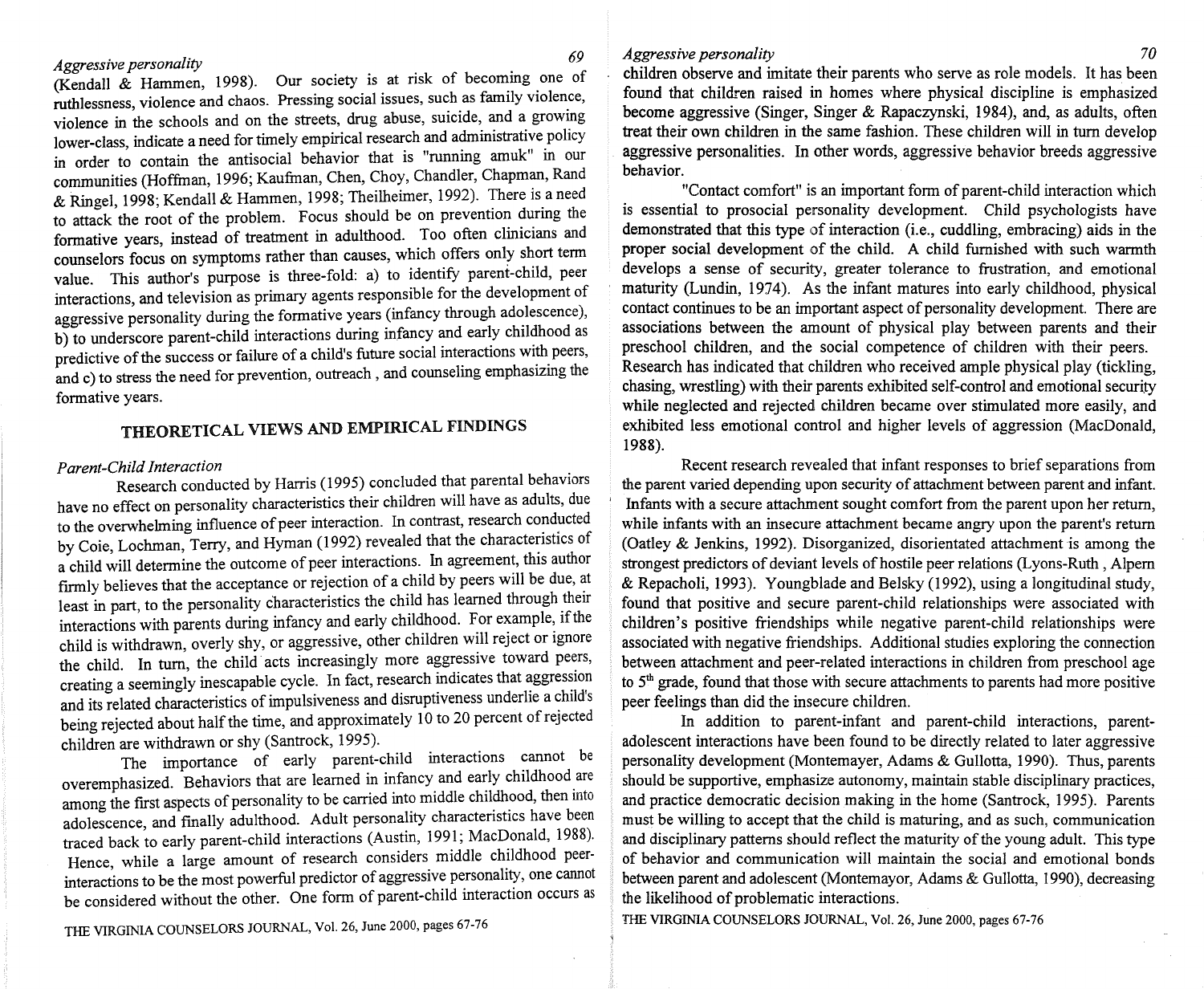#### *Peer Interaction and School*

Research has identified the elementary school years as a critical period for the development of peer relationships, adult social competence, and personality development (Berger & Luckmann, 1967; Handell, 1988; Sullivan, 1953). During middle childhood defiance of adult rules become more flagrant (Harris, 1995). The child slowly but steadily shifts toward independence and develops considerable anxiety regarding social acceptability by peers.

Middle childhood peer interaction has been underscored by researchers as a key predictor in the development of aggressive adult personality. By middle childhood, a variety of social forces have begun to influence children. Attending school rapidly expands a child's network of social interactions.

Morison and Masten (1991) conducted research that found peer relations during middle childhood to be a reliable predictor of future personality adjustment. Parker and Asher (1987) reviewed numerous studies that revealed children rejected by their peers during middle childhood were at risk for later personality maladjustment. An important point made by Olweus (1993), "founding father" of research on bullying and victimization, is that children who bully are displaying aggressive characteristics which, if not stopped, may continue into adulthood. Thus, these children are at risk, as well as the child being rejected, and in need of intervention. This view is often overlooked by those who research the consequences of peer rejection. Parker and Asher concluded that socially withdrawn, socially incompetent, and aggressive children become socially inept adults, and noted that the most famous mass murderers of almost every country (e.g., Christie, the Black Panther, Blue Beard, the Michigan Murderer, the Boston Strangler) were found to have had abnormal social experiences in childhood.

Research on childhood conduct disorder has documented that aggressive behavior begins long before the age when it is first recognized in acts of violence and anti-social behavior. In fact, the decline in such behavior between the ages of 17 and 30 is mirrored by the steep rise in aggressive behavior as early as middle childhood (Moffitt, 1993). Numerous studies have indicated that aggression toward peers during middle childhood and peer rejection are key predictors of delinquent behavior, juvenile and adult crime, and adult psychopathology (Bandura, 1973; Morison & Masten, 1991; Olweus, 1993; Parker & Asher, 1987; Santrock, 1995).

In an effort to avoid peer rejection, children and adolescents attempt to conform to peer expectations. The power of peer influence should not be underestimated. Maccoby and Jacklin (1987) spoke with an l1-year-old girl who explained to them that if she were to break the group taboo of sitting by a boy in school it would be worse than peeing in her pants. She would be shunned by friends and teased for months. Studies on temperament found that this type of peer-enforced conformity is genuine and aggravated during adolescence, as well as middle childhood, and can have long term effects on personality (Kagan & Snidman, 1991).

*Aggressive personality 72* 

Middle childhood and adolescence marks an especially sensitive period for peer conformity. Antisocial behavior peaks during adolescence, particularly early adolescence. Thus, adolescents are more likely to participate in aggressive behavior as they begin to associate with other adolescents who are aggressive as a result of peer rejection, forming a deviant peer group (Coie, Lochman, Terry & Hyman, 1992). Unfortunately, group identity then overrides personal identity (Santrock, 1995). A recent study found a relationship between aggressive adolescents and criminal activity up to age 26 (Coie, et aI., 1992).

Children and adolescents are continuously exploring and evaluating self, and seeking personal identity. The evaluation of self is black or white, good or bad, and is made according to rules, standards, stereotypes, and expectations. The highest goal is interpersonal conformity. The credo is "what I can do is who I am": the crisis to be resolved is the issue of competence or inadequacy, creating a sense of self-worth, be it positive or negative (Alcohol, Drug Abuse & Mental Health Administration, 1991).

Positive self-worth is central to the promotion and maintenance of psychological health and successful personality adjustment. Self-worth determines the mood and general affective state of the child or adolescent (Montemayor, Adams  $\&$  Gullotta, 1990). Thus, if the child or adolescent has a positive sense of self-worth, the mood will likely be a friendly one, and peer interactions will most likely be favorable. However, if the child or adolescent has a poor sense of selfworth, peer interactions will not be as fruitful. Thus, interactions with peers determine self-worth, and sense of self-worth determines the outcome of interactions with peers, a vicious cycle.

Puberty brings about changes in physical appearance, which, according to research, adolescents use as the number one means for comparing themselves to others (Montemayer, et aI., 1990). For example, the female adolescent whose breasts have begun to develop may become more integrated into her peer group, and gain a more positive sense of self-worth than the adolescent who has not yet begun to mature. An impressive accumulation of studies supports the theory that pubertal change affects aggression and peer relations (Montemayer, et aI., 1990). In short, poor self-esteem increases the likelihood of peer rejection, which is a determinant of aggressive personality development.

Adolescents who are rejected by peers may try to anesthetize themselves against their miserable existence with drugs or alcohol, which may intensify the feelings of aggression or worthlessness (Bandura, 1973). It is easy to understand the effects of going through the school years in a state of permanent anxiety and poor self-esteem. As such, it is not surprising that victims' devaluation of themselves become so overwhelming that they seek escape, or even see suicide as the only possible solution (Olweus, 1993).

## *Television.*

Television, has repeatedly been implicated as contributing to aggressive THE VIRGINIA COUNSELORS JOURNAL, VoL 26, June 2000, pages 67-76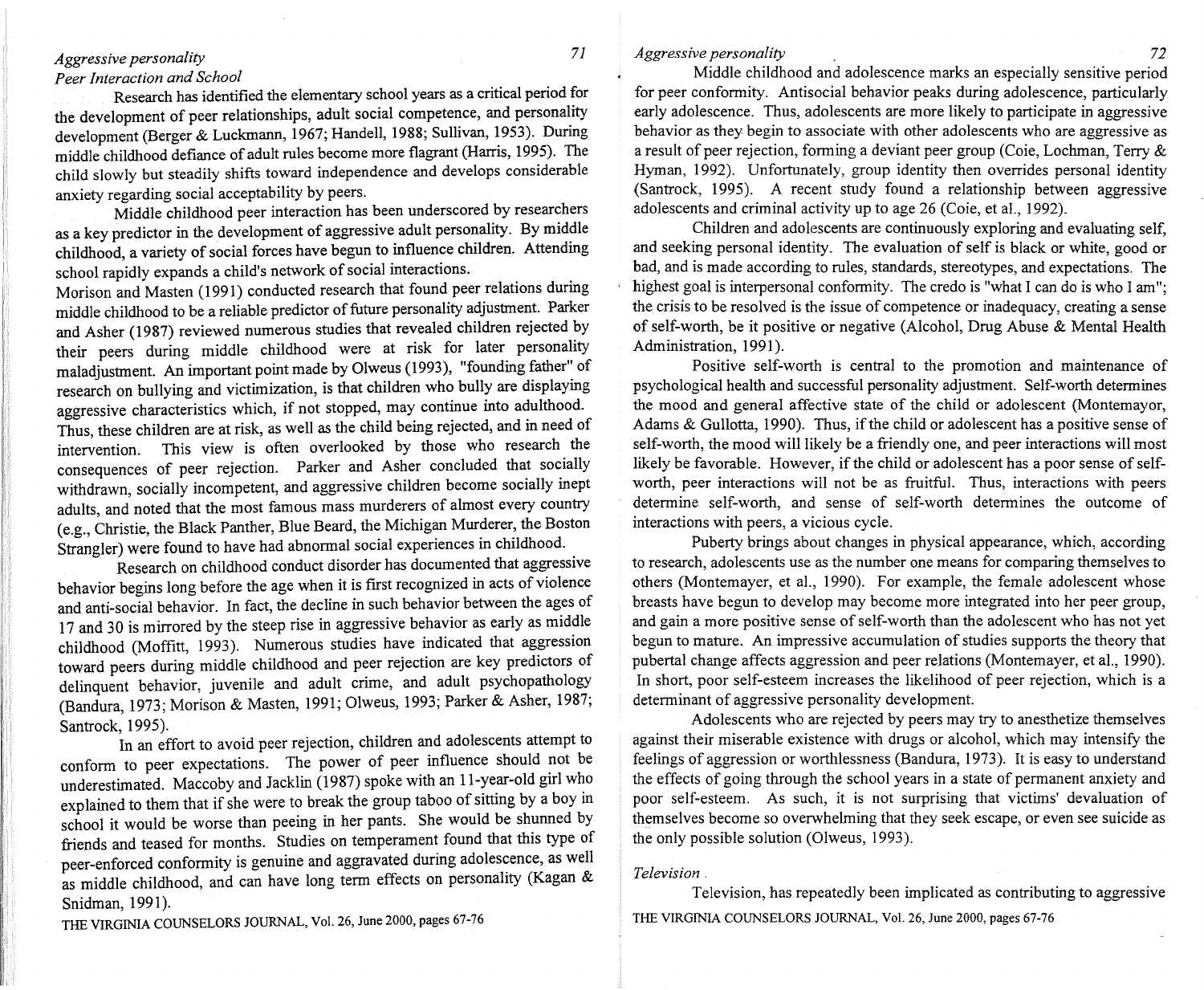behavior in children. The work of Albert Bandura stresses the powerful effect of television on observational learning. The effects are not merely transient but can have a long lasting influence on personality development (Eron & Huesmann, 1987). Children and adolescents viewing aggressive behavior on television believe the behavior to be socially acceptable; and, depending upon the age of the child, he or she may believe that violence on television is an accurate portrayal of the real world.

Research conducted by Friedrich and Stein (1975) confirmed that the viewing of violence on television increases aggressive behavior. Preschool children were exposed to neutral programs, prosocial programs, or violent cartoons. Results indicated that children who were exposed to the violent cartoons exhibited a lack of tolerance for rules, a lack of patience, and reacted with aggression in frustrating peer interactions. Another interesting point uncovered in this study was that those children who were exposed to the neutral programs behaved more aggressively than those who were exposed to prosocial programs. This may mean that even what is considered to be a neutral program is likely to promote aggression in children. Another major study which found a positive relationship between the viewing of violent programs and aggressive behavior in children, also revealed that children who watched less television but more violent adult programs were more aggressive than those who watched more television (Singer, Singer & Rapaczynski, 1984). In spite of the many studies depicting television as a window to aggression, it is not the intent of this author to imply that children learn only antisocial behavior from television viewing. Research indicates that children exposed to prosocial programs such as "Mr. Rogers' Neighborhood", demonstrated increased patience, acceptance of rules, and improved task performance (Fredrich & Stein, 1975). These children also exhibited an increase in social competence, which in tum will lead to peer acceptance, thereby, decreasing the likelihood of becoming an aggressive adult. Additionally, the viewing of prosocial programs has been shown to elicit children's fantasy play. Research conducted by van der Voort and Valkenberg (1994) found that children who engaged in fantasy play were happier, more confident, more creative, and better able to concentrate. Findings also indicated that the viewing of neutral programs does not effect fantasy play, while the viewing of violent programs inhibits fantasy play.

## CONCLUSION AND IMPLICATIONS FOR FUTURE RESEARCH

The intent of this review was to explore how parent-infant/child interaction, peer interaction, and television contribute to the social learning of aggression. Research has indicated aggression is a stable personality characteristic; thus, once aggression has been intemalized it will likely continue into adulthood.

Middle childhood has been deemed by many researchers and theorists as the crucial period for lasting aggressive personality development, as a result of peer rejection. Studies also indicate that poor peer relations during adolescence,

#### *Aggressive personality* 74

especially when coupled by poor parent-adolescent relations, have a strong influence on the development of adult aggressive personality (Patterson & Dishion, 1985). While research and theoretical perspectives are limited, it seems only logical that the characteristics of the child would determine the outcome of peer interactions making initial parent-child interactions, during infancy and early childhood, as crucial as peer interactions during middle childhood, and adolescence, in the development of aggression. Children bring characteristics to middle childhood and adolescence that contribute to peer rejection in the first place (Coie, et. ai, 1992; Santrock, 1995). Hence, this author believes that each stage builds upon the other, dependent upon the other, contributing equally to the development of aggressive personality.

In support of this author's "equal dependency" theory, future research should consider infancy, early childhood, middle childhood, and adolescence, as equally important stages, each one building upon the other progressively. Infancy and early childhood should be stressed as important for "setting the stage" for future social interactions.

In addition to social learning through human interaction, children learn social behaviors through the viewing of television programs. Unfortunately, research has indicated that children learn antisocial and aggressive behavior more often than prosocial behavior, due to the overwhelming amount of violent programs and a lack of parental supervision. Thus, television viewing time and programs must be monitored by parents, and programs must be rated so that parents will be better able to screen their child's television programs. Television programming personnel should be conscientious about which programs they plan to air, and when, in order to safeguard our children from violence and adult content.

#### PREVENTION, OUTREACH, AND COUNSELING

There is enough empirical research to warrant the implementation of school-based prevention, outreach, and counseling programs for children, parents, and educators. Counseling programs should be made available to adults with aggressive behavioral disorders in the event that prevention fails to reach them. Prevention programs should include educating parents about the developmental and psychological impact of social learning on their children. This cannot be taken for granted. Prevention programs should be implemented for educators and parents in conflict prevention/resolution, problem-solving, communication, and avoiding power struggles. These programs should reiterate the importance of regular classroom and family meetings in fostering children's trust, cooperation, and social learning (Lewis & Lewis, 1989).

Teachers, school and community counselors, and school administrative personnel must actively seek out children who are shunned, teased, bullied or bullying. These children should be placed in intervention programs that wIll

THE VIRGINIA COUNSELORS JOURNAL, Vol. 26, June 2000, pages 67-76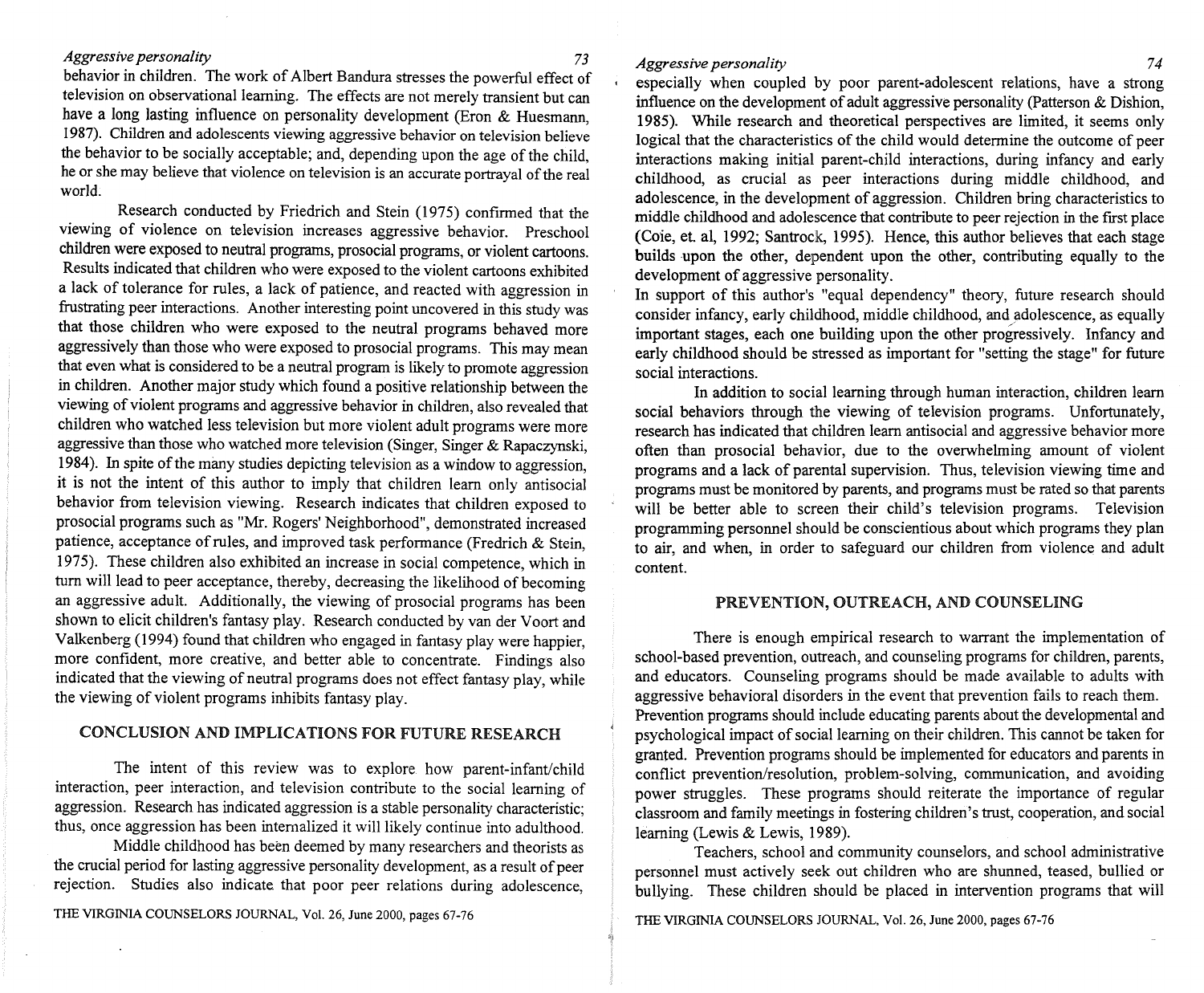reduce the likelihood of aggressive personality development. Intervention programs that have proved to be successful in the past include peer helping which teaches antisocial youth to think and act responsibly (Gibbs, Potter & Goldstien, 1996), group counseling designed to enhance students' social skiIIs and reduce aggressive behavior through role playing and discussion activities (Stewart, 1995), small group counseling sessions with bullies and victims (Garrity, Jens, Porter, Sager, & Short-Camilli, 1994), and conflict mediation (Edelson, 1981; Hughes, Grossman, & Hart, 1993).

Conflict mediation is a recurring theme in the treatment of aggressive children and adults. While this method of intervention has been found to be most effective for managing aggressive behavior/conflict, if mastered at an early age, it may serve to prevent the development of aggressive behavior. Counseling programs in conflict mediation teach individuals to resolve conflict through negotiation, communication, and problem-solving, inadvertently enhancing social skills. Counselors may wish to use this method in family counseling situations where aggressive behavior often occurs. The counselor would serve as mediator, assisting each party in obtaining a clearer understanding of each other's position. Aggression, a key predictor of violent behavior in adulthood, is caused by social factors such as neglect, rejection, and modeled behavior (Kendall & Hammen, 1998). According to social learning theory, aggressive personality is learned and can be prevented and/or cured (unlearned). Prevention, outreach, and counseling methods during the formative years may be less expensive, less time consuming, and more effective, than intervention methods in adulthood.

## REFERENCES

- Alcohol, Drug Abuse, and Mental Health Administration (1991). Getting it together: Promoting drugfree communities. A resource guide for developing effective youth coalitions. (DHHS Publication No. ADM 91-1679). Washington, DC: U.S. Government Printing Office.
- Alwin, D.F. (1993). Aging, personality, and social change: The stability of individual differences over the adult life span. Life Span Development and Behavior, 12, 135-185.
- Austin, A. M. (1991). The relationship between security of attachment and the development of a personal premise system of relationships and expectations for peer interactions. Early Education and Development, 2, (3), 214-226.
- Bandura, A. (1973). Aggression. Englecliffs, NJ: Prentice-Hall.
- Berger, P. & Luckmann, T. (1967). The social construction of reality. Garden City: Archor.
- Coie, J.D., Lochman, J.E., Terry, R., & Hyman, C. (1992). Predicting early adolescent disorder from childhood aggression and peer rejection. Journal of Consulting and Clinical Psychology, 60, 783-792.
- Damon, W. (1983). Social and personality development. New York: Norton.
- Edelson, J.L. (1981). Teaching children to resolve conflict: A group approach. Social Work, 26, 488- 493.
- Eron, L. & Huesmann, R. (1987). Television as a source of maltreatment of children.

School Psychological Review, 16, 195-202.

Friedrich, K. & Stein, A. (1975). A naturalistic study of the effects of prosocial television and environment variables on the behavior of young children (Report No. OCD-CB-340).Clearinghouse. (ERIC Document Reproduction Service No. ED 111 438)

Garrity, C., Jens, K., Porter, W., Sager, N., & Short-Camilli, C. (1994, October). Bully-proofing your THE VIRGINIA COUNSELORS JOURNAL, Vol. 26, June 2000, pages 67-76

- school: A comprehensive elementary curriculum. Paper presented at the Safe Schools, Safe Students Conference, (October), Washington, DC.
- Gibbs, J.C, Potter, G.B. & Goldstien, A.P. (1996). Frontiers in Psychoeducation: The EQUIP model with antisocial youth. Journal of Emotional and Behavioral Problems, 4 (4), 22-28.
- Handel!, G. (1988). Childhood socialization. New York: Adine De Groyter.
- Harris, J.R. (1995). Where is the child's environment? A group socialization theory of development. Psychological Review, 102,458-489.
- Hoffman, A. M. (Ed.). (1996). Schools, violence, and society. Westport: Praeger.
- Hughes, J.N., Grossman, P.B., & Hart, M.T. (1993, August). Effectiveness of problem solving training and teacher consultation with aggressive children. Paper presented at the Annual Meeting of the American Psychological Association, (August), Toronto, Ontario.
- Hurrelmann, K. (1988). Social structure and personality development. New York: Cambridge.
- Kagan, J. & Snidman, N. (1991). Temperamental factors in human development. American Psychologist, 46, 856-862.
- Kaufman, P., Chen, X., Choy, S., Chandler, K., Chapman, C., Rand, M.., & Ringel, C. (1998). Indicators of School Crime and Safety (Report No. 143). Bureau of Justice Statistics Clearinghouse. (ERIC Document Reproduction Service No. ED 423 616)
- Kendall, P., & Hammen, C. (1998). Abnormal Psychology (2nd ed.). Boston, MA: Houghton Mifflin.
- Lewis, J., & Lewis, M. (1989). Community counseling. Brooks/Cole, Pacific Grove, CA.
- Lundin, R.W. (1974). Personality: A behavioral analysis, New York, NY: Macmillan Publishing Company.
- Lyons-Ruth, K., AJpem, L. & Repacholi, B. (1993). Disorganized infant attachment classification and maternal psychosocial problems as predictors of hostile-aggressive behavior in the preschool classroom. Child Development, 64, 572-585.
- Maccoby, E.E. & Jacklin, C.N. (1987). Gender segregation in childhood. Advances in Child Development and Behavior, 20, 239-287.
- MacDonald, K.B. (1988). Social and personality development, NY: Plenum Press.
- McCrae, R.R. (1993). Moderated analysis of longitudinal personality stability. Journal of Personality and Social Psychology, 65, 577-585.
- Moffitt, T.E. (1993). Adolescence-limited and Iife-course-persistent antisocial behavior: A developmental taxonomy. Psychological Review, 100,674-701.
- Montemayer, R., Adams, G.R. & Gullotta, T.P. (1990). From childhood to adolescence. Newbury Park, CA: Sage Publications.
- Morison, P. & Masten, A.S. (1991). Peer reputation in middle childhood as a predictor of adaptation in adolescence: A seven-year follow-up. Child Development, 62, 991-1007.
- Moss, H.A. & Susman, E.J. (1980). Longitudinal study of personality development. In O. Brim, Jr. & J. Kagan (Eds.). Constancy and change in human development (pp. 530-595). Cambridge, MA: Harvard University Press.
- Oatley, K. & Jenkins, J.M. (1992). Human emotions: Function and dysfunction. Annual
- Review of Psychology, 43, 55-85.
- Olweus, D. (1979). Stability of aggressive reaction patterns in males: A review. Psychological Bulletin, 86,852-875.
- Olweus, D. (1993). Bullying at school. Cambridge, MA: Blackwell Publishers.
- Parker, J.G. & Asher, S.R. (1987). Peer relations and later personal adjustment: Are low-accepted children at risk? Psychological Bulletin, 102,357-389.
- Patterson, G.R. & Dischion, TJ. (1985). Contributions of families and peers to delinquency. Criminology, 23, 63-79.
- Santrock, *l.W.* (1995). Children (4th ed.). Madison, WI: Brown & Benchmark.
- Singer, 1., Singer, D. & Rapaczynski, W. (1984). Family patterns and television viewing as predictors of children's beliefs and aggression. Journal of Communication, 34, 73-89.
- Stewart, J. (1995). Group counseling elementary school children who use aggressive behaviors. Guidance & Counseling, 11 (1), 12-15.
- Sullivan, H.S. (1953). The interpersonal theory of psychiatry. New York: Norton.

Theilheimer, I. (1992). Are kids alright? What's shaping the attitudes, values and behavior of our

*Aggressive personality 76*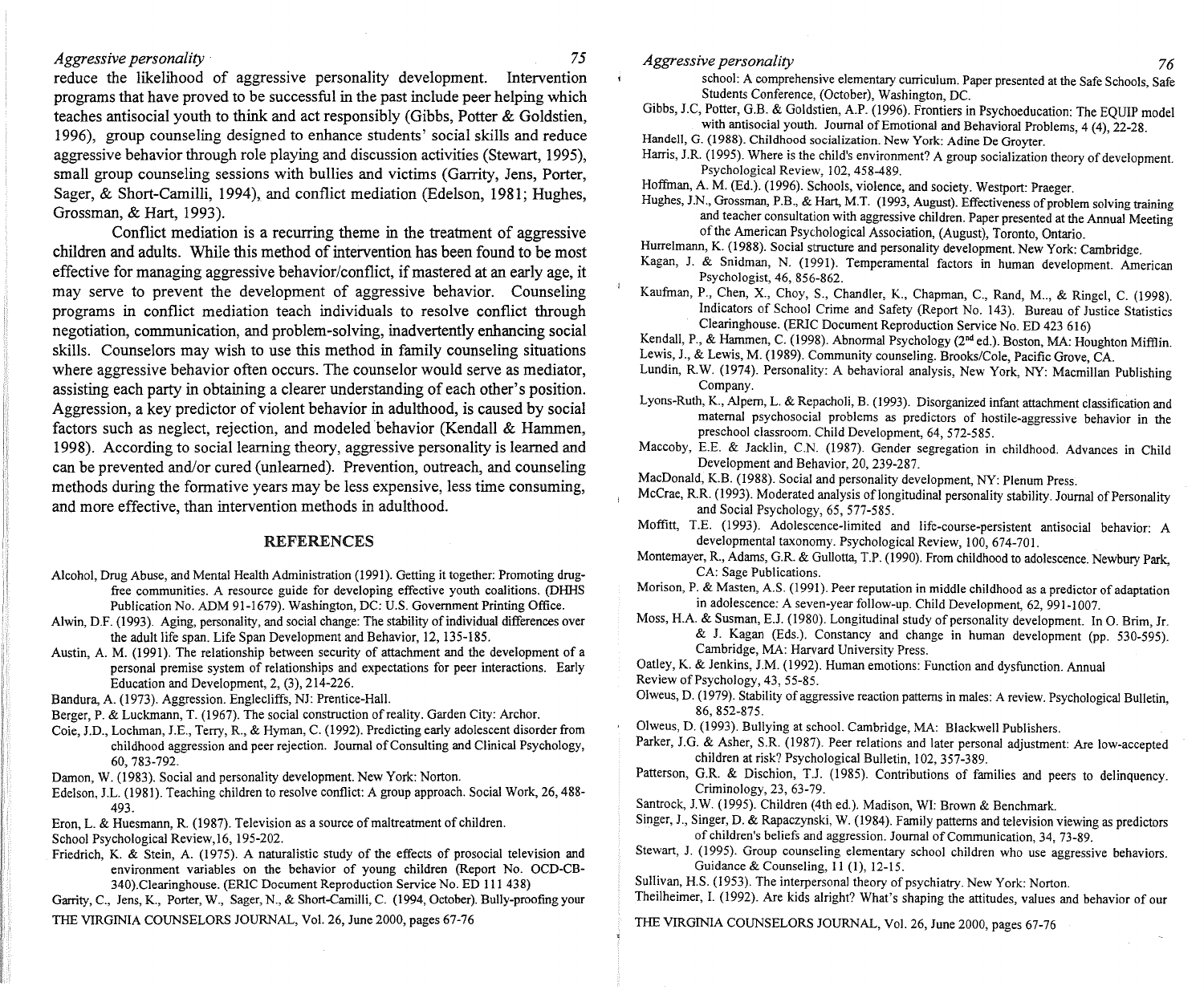young people? Transition, 22 (4),120-171.

van der Voort, T.H. & Valkenburg, P.M. (1994). Television's impact on fantasy play: A review of research. Developmental Review, 14,27-51.

Wortman, C., Loftus, E. & Marshall, M. (1985). Psychology. New York: Praeger.

Youngblade, L. & Belsky, J. (1992). Parent-child antecedents of 5-year-old's close friendships: A longitudinal analysis. Developmental Psychology, 28 (4), 700-713.